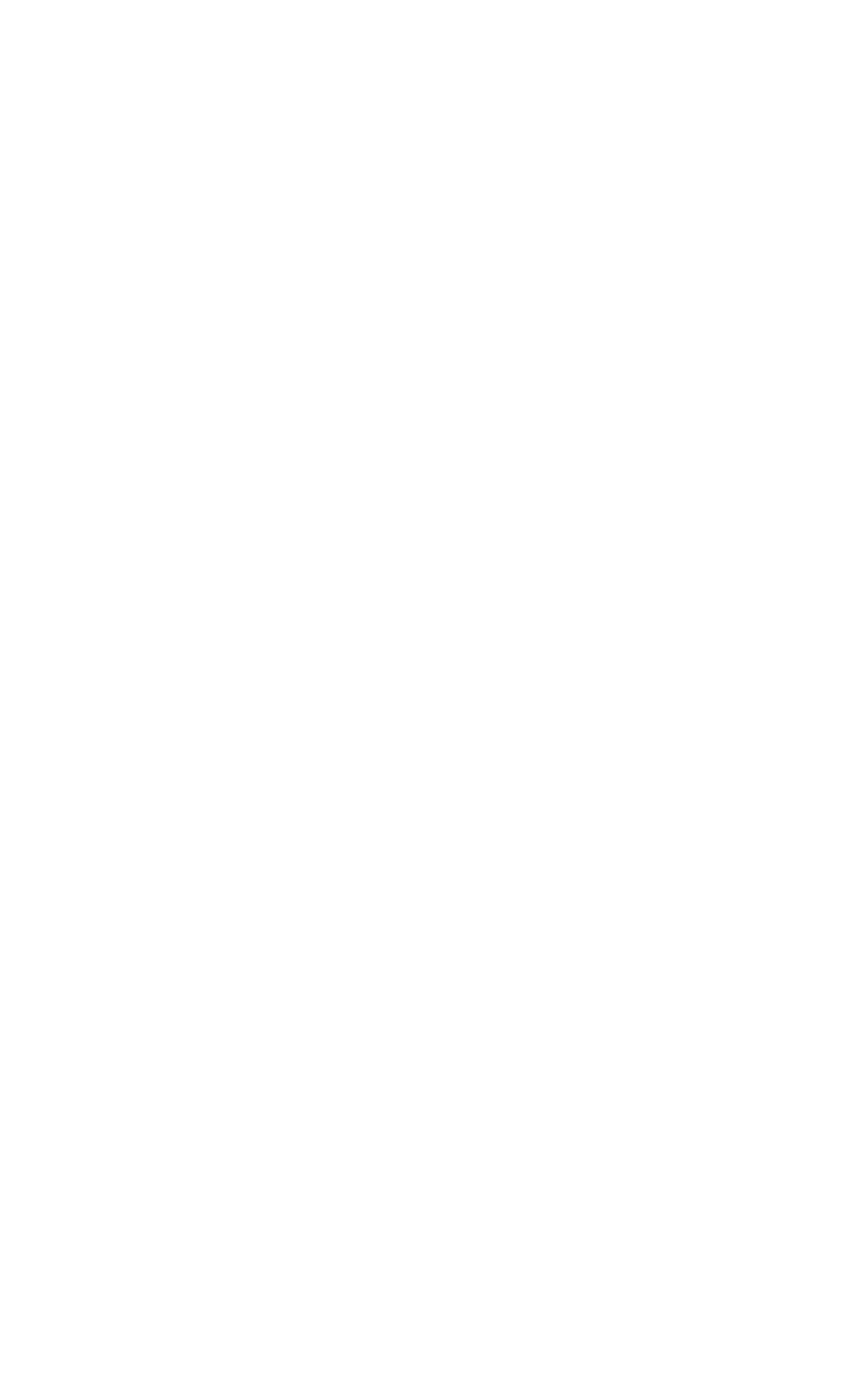## CAVIAR

#### Served between 11:30 and 22:00

#### PLATINUM STURGEON

Platinum Sturgeon Caviar has an intense flavour, often with long hazelnut notes and colour ranging from dark grey to ebony.

| 30 <sub>g</sub> | $\measuredangle$ 145 |
|-----------------|----------------------|
| 50 <sub>g</sub> | $\& 236$             |

Vodka Pairing: Grey Goose £15 per 50ml

#### OSCIETRA

Oscietra produces its eggs after 8 years. It has a nutty, mellow taste, which develops into a buttery sweetness similar to lobster, and a golden brown to slate colour. Historically the egg is smaller than Beluga Caviar, but with increased farming, the egg size can sometimes be almost as large as its mighty cousin Beluga.

| 30 <sub>g</sub> | $\angle$ 175                  |
|-----------------|-------------------------------|
| 50g             | $\textcolor{red}{\pounds}290$ |

Vodka Pairing: Chopin £22 per 50ml

#### BELUGA

Considered as the King of Caviar, Beluga is rare as it takes 12 years to produce its eggs. Steely grey in colour, it is often the largest egg with notes of walnuts and cream with hints of both the sea and the finest quality salt.

| 30 <sub>g</sub> | $\textcolor{blue}{\cancel{+}}302$  |
|-----------------|------------------------------------|
| 50 <sub>g</sub> | $\textcolor{red}{\mathcal{L}}$ 750 |

Vodka Pairing: Stolichnaya Elit £19 per 50ml

Should you have any dietary requirements please inform your waiter.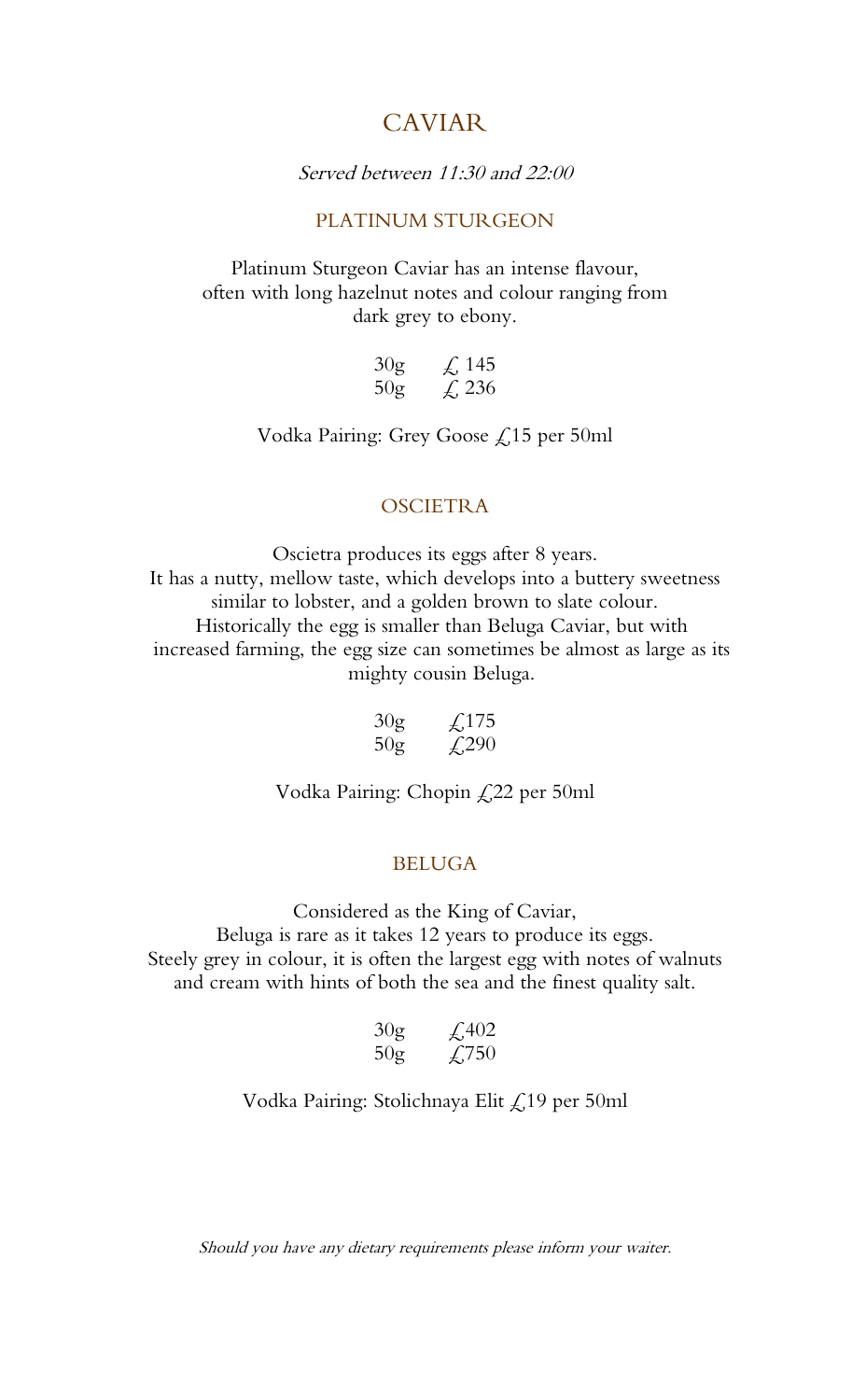# LIGHT BITES

## Served between 11:30 and 22:00

#### GARDEN CLASSICS

| Ajo Blanco, Grape, Almond and Toasted Garlic Sourdough | £22          |
|--------------------------------------------------------|--------------|
| Burrata, Cherry Tomato and Pistachio Pesto             | $\sqrt{29}$  |
| Tuna Niçoise Salad                                     | $\sqrt{29}$  |
| Ceviche of Sea Bass, Avocado and Lime                  | $\angle 30$  |
| Six Rossmore Oysters                                   | $\angle$ ,36 |
| Smoked Salmon Moscovite                                | $\angle 40$  |
| British Charcuterie and Artisan Cheese                 | 4.56         |
| Serves two guests                                      |              |

| TRADITIONAL AFTERNOON TEA      | $\sqrt{67}$ |
|--------------------------------|-------------|
| Served between 11:30 and 15:30 | per person  |
|                                |             |

Sandwiches, Warm Scones, Seasonal Pastries and Cakes Served with Cornish Clotted Cream and Strawberry Preserve Selection of Loose-Leaf Tea

Should you have any dietary requirements please inform your waiter.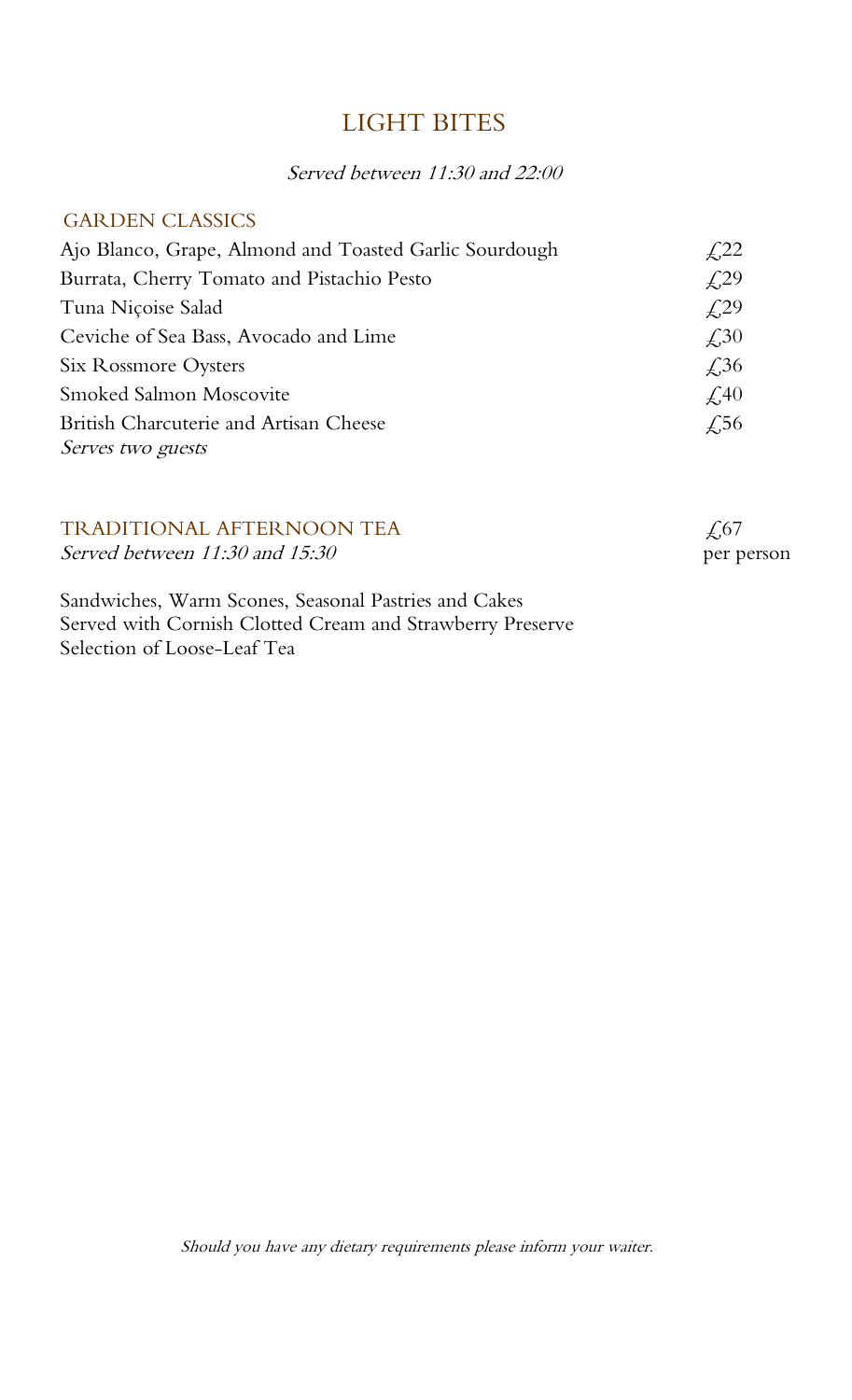# **CHAMPAGNE**

| <b>BRUT</b>                                 | Vintage   | Glass<br>150ml | Bottle<br>750ml                    |
|---------------------------------------------|-----------|----------------|------------------------------------|
| Barons de Rothschild 'Réserve Ritz', Brut   | NV        | £,22           | $\text{\textsterling}105$          |
| Billecart-Salmon 'Réserve', Brut            | NV        |                | $\text{\textsterling}.120$         |
| Perrier-Jouët 'Grand Brut', Brut            | NV        |                | $\textcolor{red}{\downarrow}$ ,130 |
| Bollinger 'Special Cuvée', Brut             | NV        |                | $\textcolor{red}{\downarrow}$ ,130 |
| Billecart-Salmon, Blanc de Blancs Grand Cru | NV        |                | $\angle 140$                       |
| <b>ROSÉ</b>                                 |           |                |                                    |
| Barons de Rothschild 'Réserve Ritz', Rosé   | NV        | $\sqrt{25}$    | $\text{\pounds}115$                |
| Billecart-Salmon, Rosé                      | NV        |                | $\text{\textsterling}.140$         |
| Laurent-Perrier, Rosé                       | <b>NV</b> |                | $\text{\textsterling}.150$         |
| PRESTIGE CUVÉES                             |           |                |                                    |
| Perrier-Jouët 'Belle Epoque', Brut          | 2012      |                | $\textcolor{blue}{\cancel{.}}340$  |
| Dom Perignon, Brut                          | 2012      |                | £,350                              |
| Krug 'Grande Cuvée', Brut                   | NV        |                | £,390                              |
| Louis Roederer 'Cristal', Brut              | 2013      |                | $\textsterling}490$                |
| Dom Perignon, Rosé                          | 2006      |                | $\sqrt{590}$                       |

# SPARKLING WINE

| Nyetimber 'Classic Cuvée', Brut       | MV   | 421         | 7.95         |
|---------------------------------------|------|-------------|--------------|
| Nyetimber, Rosé                       | MV   | $\sqrt{23}$ | $\angle 105$ |
| Nyetimber, Blanc de Blancs Vintage    | 2014 | 727         | $\angle 135$ |
| Nyetimber, Tillington Single Vineyard | 2014 |             | $\angle 190$ |
| Nyetimber, 1086 Prestige Cuvée        | 2010 |             | £280         |

Should a vintage be no longer available, we will offer a suitable alternative. The Ritz Restaurant wine list is available on request.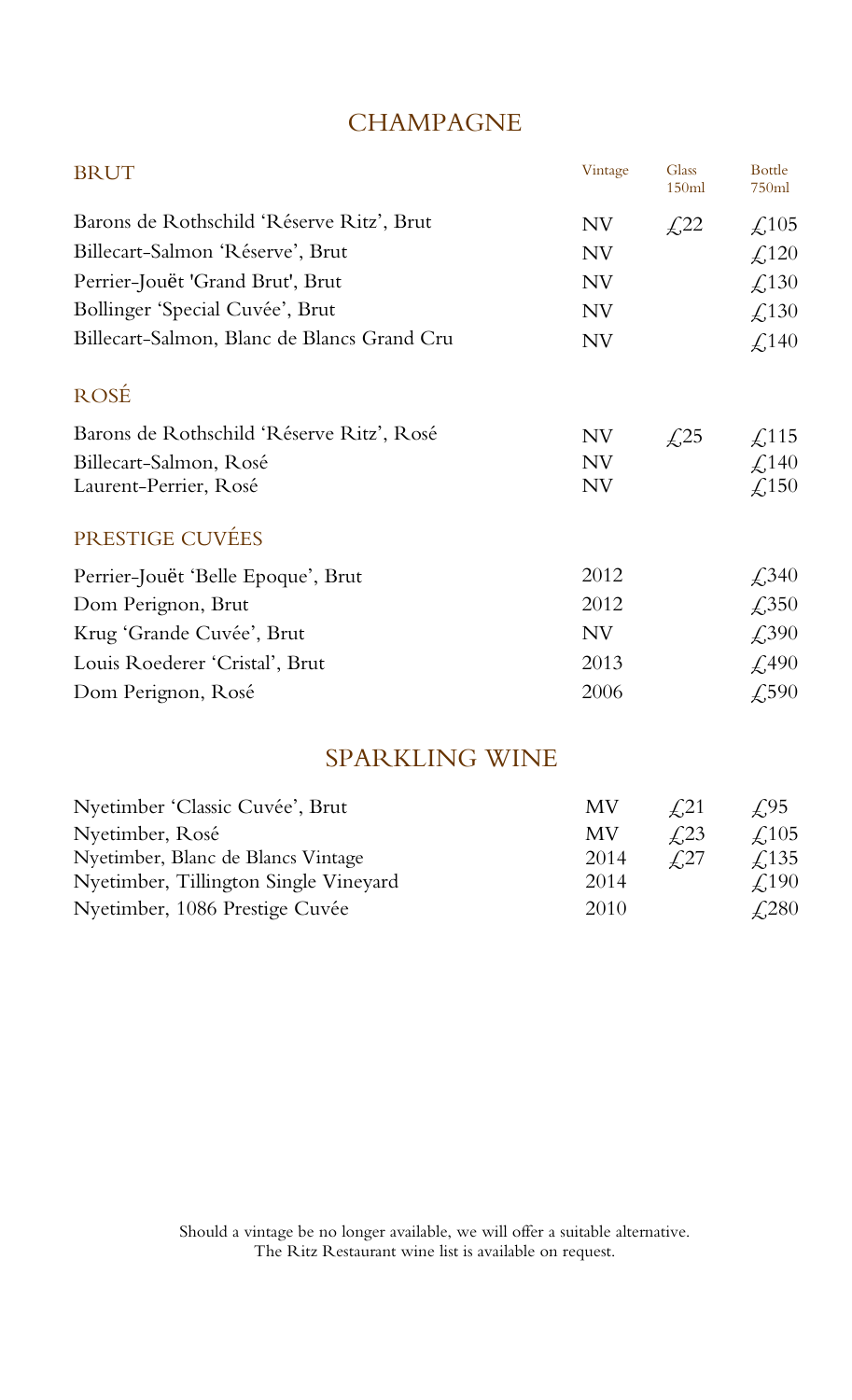|                                                                      | Vintage | Glass                             | Bottle                            |
|----------------------------------------------------------------------|---------|-----------------------------------|-----------------------------------|
| <b>WHITE WINE</b>                                                    |         | 150ml                             | 750ml                             |
| 'Ritz' Montagny 1er Cru, Château de la Saule<br>Burgundy, France     | 2018    | $\textsterling 16$                | $\angle 62$                       |
| Vermentino di Sardegna 'Is', Argiolas<br>Sardinia, Italy             | 2020    | $\text{\textsterling}17$          | $\sqrt{65}$                       |
| Riesling 'A Piece of Me', Gunderloch<br>Rheinhessen, Germany         | 2020    | $\text{\textsterling}17$          | $\sqrt{65}$                       |
| Sauvignon Blanc 'Petit Clos', Clos Henri<br>Marlborough, New Zealand | 2020    | $\text{\textsterling}18$          | $\textcolor{blue}{\mathcal{L}}70$ |
| Albarino 'Turonia', Quinta de Couselo<br>Rias Baixas, Spain          | 2021    | $\text{\textsterling}18$          | £70                               |
| Chablis, Domaine Jean-Marc Brocard<br>Burgundy, France               | 2020    | $\textcolor{red}{\downarrow}$ ,21 | £,80                              |
| <b>ROSÉ WINE</b>                                                     |         |                                   |                                   |
| Bolgheri Rosato 'Scalabrone', Guado al Tasso<br>Tuscany, Italy       | 2020    | $\text{\textsterling}18$          | $\mathcal{L}70$                   |
| 'MG' Rosé, Maison Gutowski<br>Provence, France                       | 2020    | $\textcolor{blue}{\cancel{.}}20$  | £,75                              |
| <b>RED WINE</b>                                                      |         |                                   |                                   |
| 'Ritz' Pauillac, Domaines Barons de Rothschild<br>Bordeaux, France   | 2018    | $\textcolor{red}{\lesssim} 18$    | £69                               |
| Valpolicella Classico 'Bonacosta', Masi<br>Veneto, Italy             | 2020    | $\text{\textsterling}18$          | £70                               |
| Langhe Nebbiolo, Boroli<br>Piedmont, Italy                           | 2019    | £23                               | £90                               |
| Pinot Noir, Hamilton Russell<br>Western Cape, South Africa           | 2020    | £25                               | $\text{\textsterling}.100$        |

Should a vintage be no longer available, we will offer a suitable alternative. The Ritz Restaurant wine list is available on request.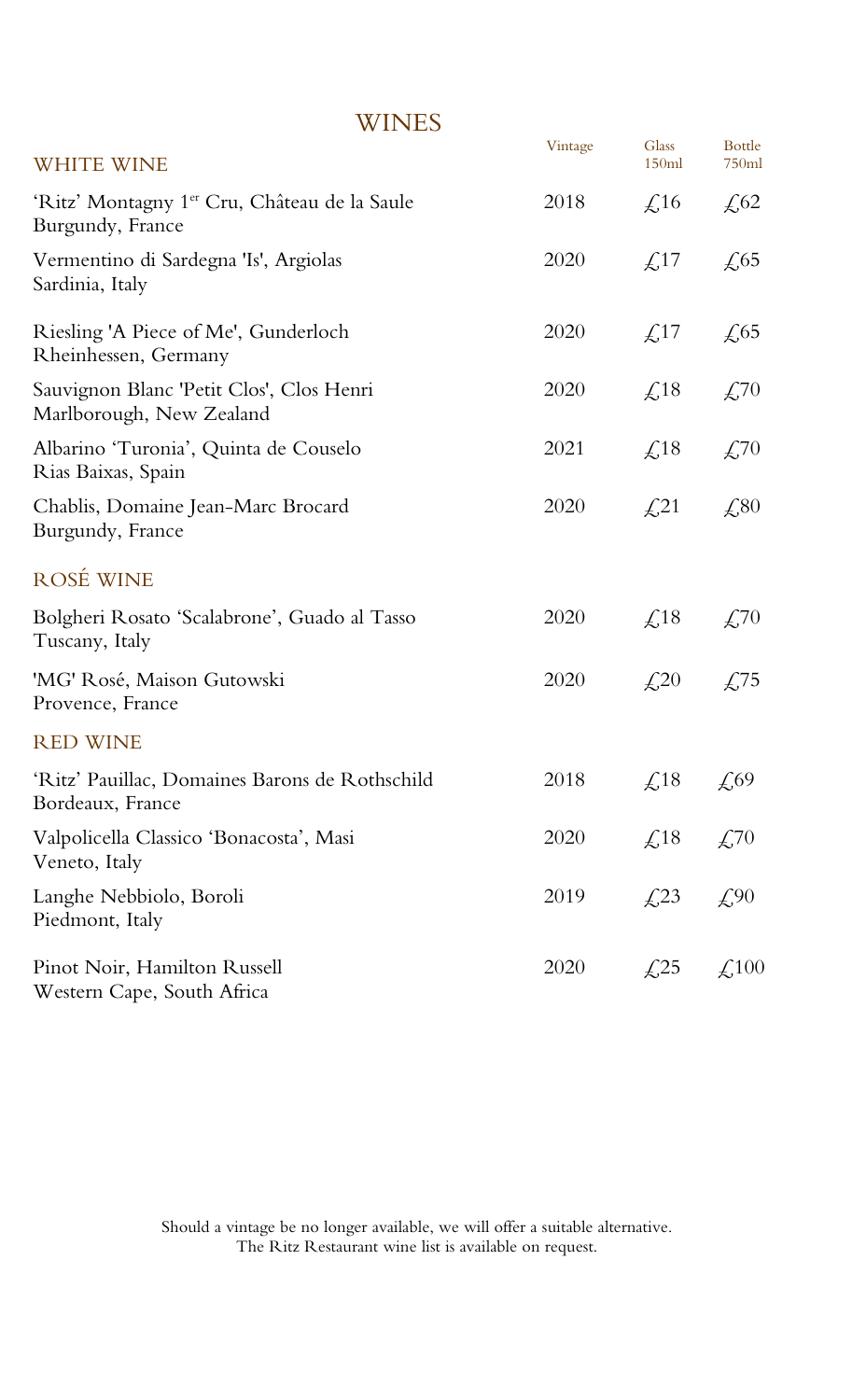## THE RIVOLI SHOWPIECES £25

#### RITZ 110

In honour of The Ritz London's long and colourful history, we invite guests to celebrate the wealth of experience and extraordinary history in lavish style by sipping on pure gold in this glamorous concoction.

> Gold infused Grey Goose Vodka, Grand Marnier and Peach Liquor, Champagne

### CHURCHILL'S COURAGE

The Ritz London was one of Sir Winston Churchill's favourite hotels; a location where he gained courage to lead the country. This bold cocktail resembles character of Churchill's unquestionable leadership and partnership with America.

> Butter Washed Woodford Reserve Bourbon, Maple Syrup Ramos Pinto White Port, Vanilla Bitters

#### RIVOLI VESPER

Our interpretation of the iconic British classic; invented and named by the fictional secret agent James Bond in the 1953 novel, Casino Royale. Served 'Shaken not Stirred'.

> Bombay Sapphire, Grey Goose Vodka Lillet Blanc, China Elixir Liqueur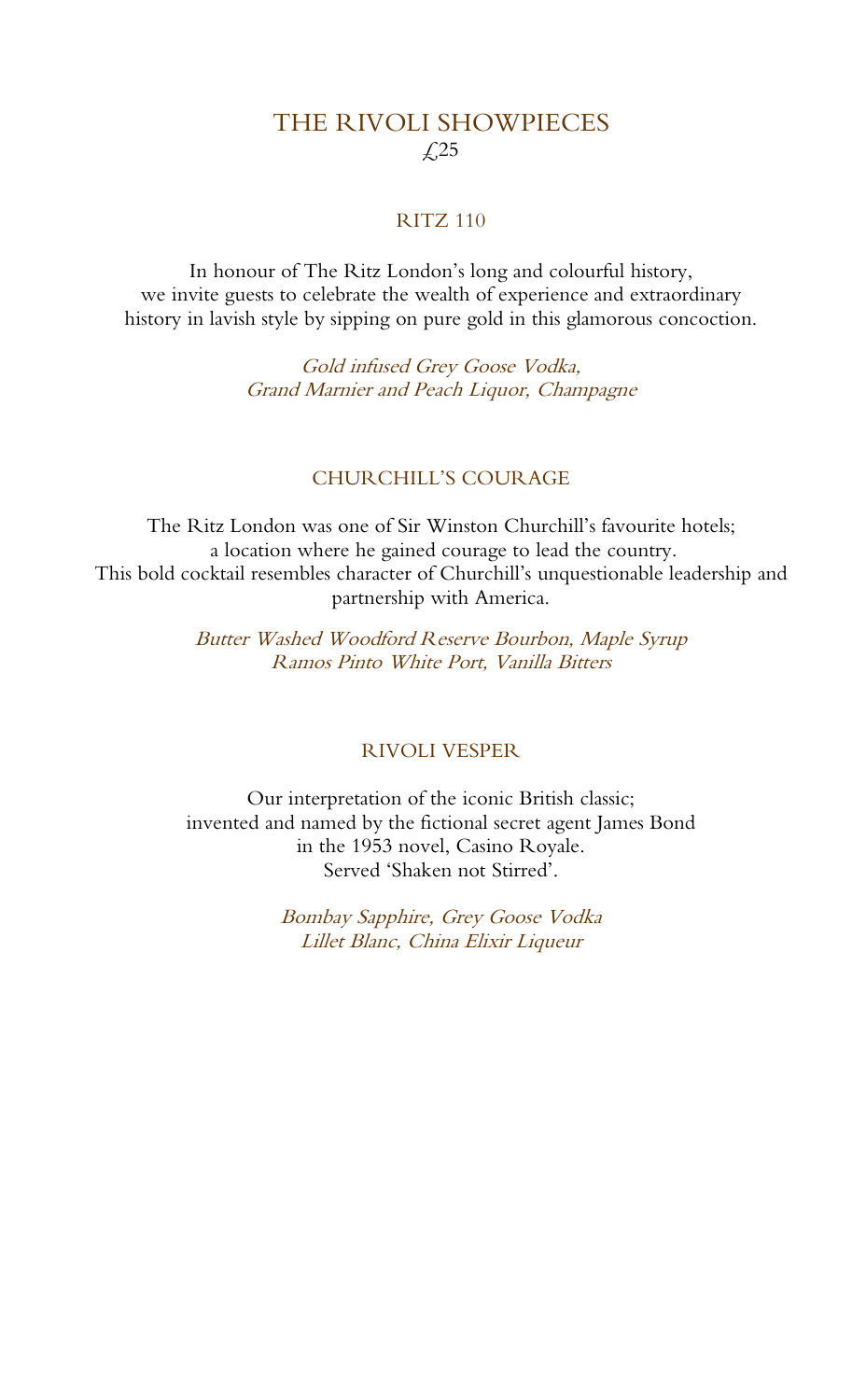## THE CREATIONS £23

#### THE RITZ GARDEN

A tribute to the experimental spirit of The Ritz Garden, this enigmatic cocktail invites you to step between dimensions, from the historic to the exotic

Bacardi Carta Blanca, Bitter Truth Apricot Liqueur Pastrana Manzanilla Sherry, Pineapple, Champagne

#### LA VIE EN ROSE

Earthy, rich and spicy, a perfect drink for aperitif with Mediterranean bouquet and tannin notes

Whitley Niell Rhubarb & Ginger Gin, Amaro Santoni Pink Grapefruit, Thyme Mediterranean Tonic and Champagne

### **SCARLETT**

Long and refreshing, blending floral notes and fruity flavours with effervescence and sparkling finish; a surprise every single sip

> Stoli Elit Vodka, St. Germain Elderflower Lillet Blanc, Raspberry Cordial, Champagne

#### MANGO BELLINI

Mango and Orange notes are crowned by a delicate touch of Americano Rosso, Champagne and Gentian, capturing the Garden's vibe from dusk to dawn

> Savoia Americano Rosso, Cocchi Americano Mango & Blood Orange, Agave, Champagne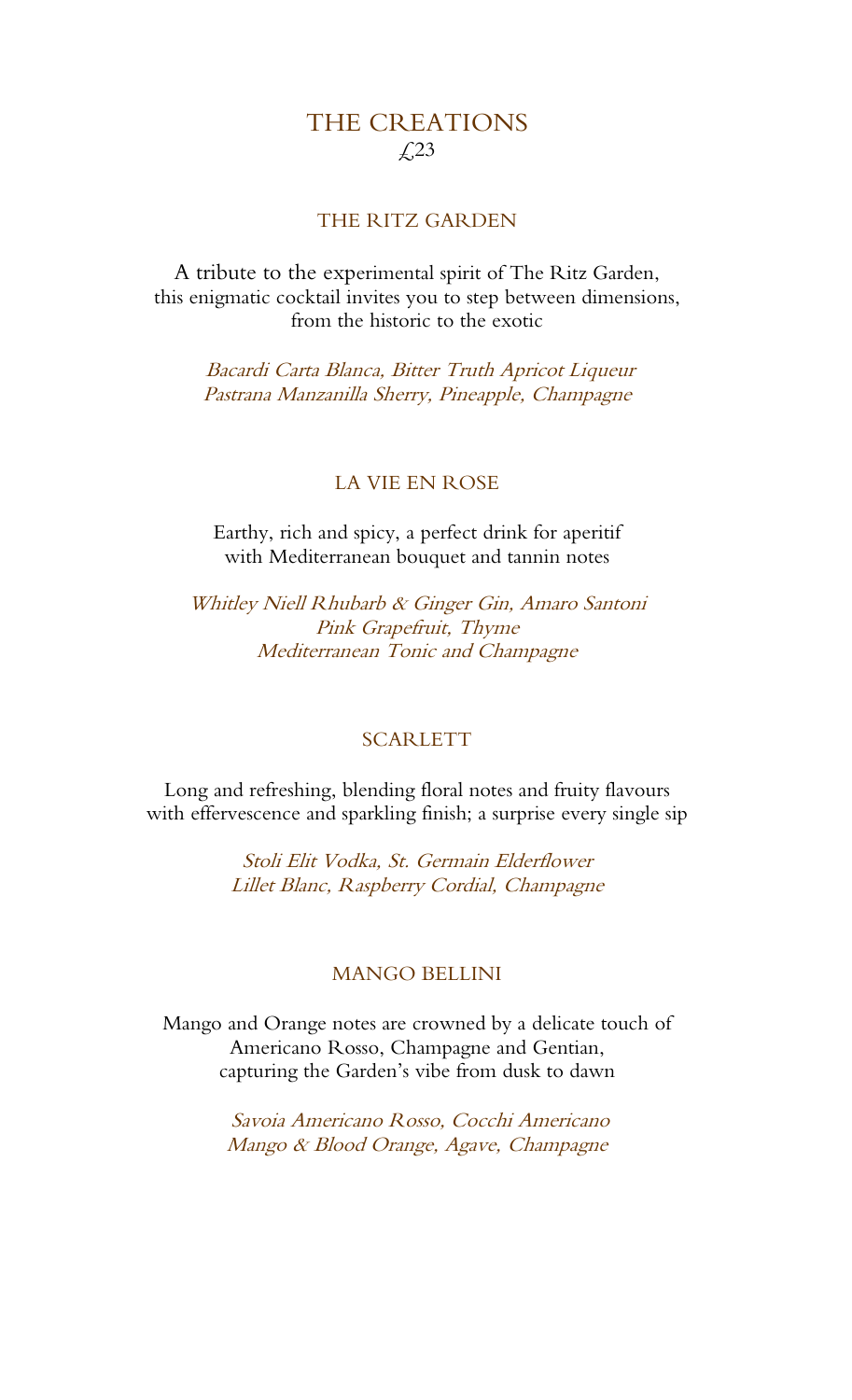# THE CLASSICS  $£.23$

#### COSMOPOLITAN

Grey Goose Citron Vodka, Cointreau Orange Liquor Lime and Cranberry

#### ESPRESSO MARTINI

Grey Goose Vodka, Kahlua, Espresso

#### PIMM'S CUP

Pimm's No.1, Lemonade Strawberry, Orange, Cucumber, Lemon

OLD CUBAN Bacardi Carta Blanca, Lime, Sugar, Mint, Champagne

> TOMMY'S MARGARITA Olmeca Altos, Lime, Agave

NON-ALCOHOLIC £17

#### BEHIND BLUE EYES

Fresh Pineapple and Apple Juice Coco Real Cream of Coconut Blue Spirulina

#### SMOOTH BERRIES

Fresh Raspberries, Lychee Juice Pomegranate Juice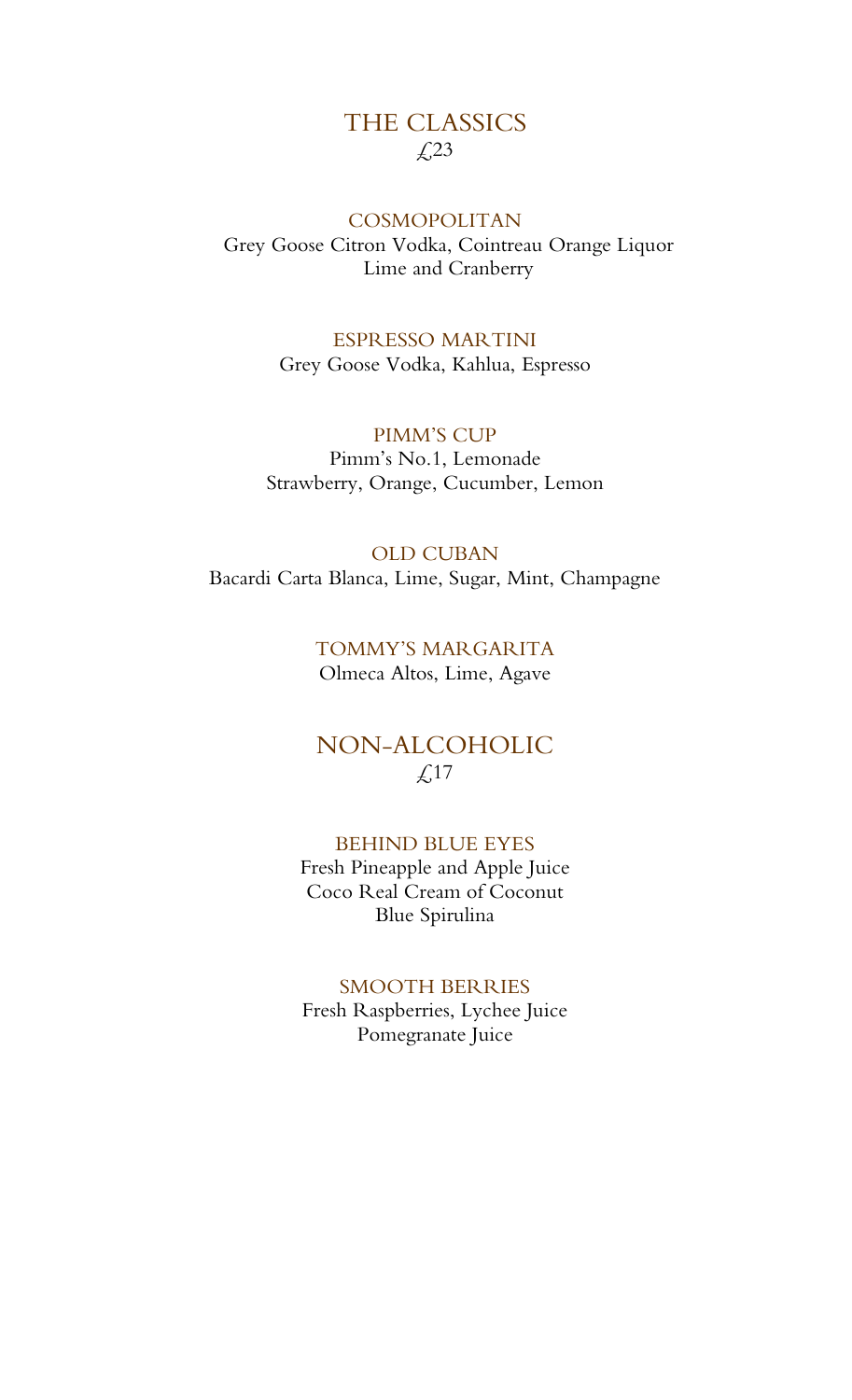# SPIRITS

| <b>GIN</b>                        |             | 50 <sub>ml</sub>                                                   |
|-----------------------------------|-------------|--------------------------------------------------------------------|
| <b>Bombay Sapphire</b>            |             | $\textcolor{red}{\mathcal{L}}$ 15                                  |
| Whitley Neill Rhubarb & Ginger    |             | $\textcolor{red}{\mathcal{L}}$ 15                                  |
| Hendrick's                        |             | $\textcolor{red}{\mathcal{L}}$ 16                                  |
| Tanqueray No. Ten                 |             | $\text{\textsterling}17$                                           |
| Monkey 47                         |             | $\textcolor{red}{\lesssim} 18$                                     |
| <b>VODKA</b>                      |             |                                                                    |
| Absolut Elyx                      |             | $\textsterling$ 15                                                 |
| Grey Goose                        |             | $\mathcal{L}$ 15                                                   |
| Belvedere                         |             | $\textcolor{red}{\mathcal{L}}$ 15                                  |
| Stolichnaya Elit                  |             | $\mathcal{L}^{19}$                                                 |
| <b>RUM</b>                        |             |                                                                    |
| Bacardi Carta Blanca              |             | $\measuredangle$ 15                                                |
| Bacardi 8 Years Old               |             | $\text{\textsterling}16$                                           |
| <b>TEQUILA</b>                    |             |                                                                    |
| Olmeca Altos Plata                |             | $\textcolor{red}{\mathcal{L}}$ 17                                  |
| Don Julio Reposado                |             | $\mathcal{L}^{19}$                                                 |
| <b>COGNAC</b>                     |             |                                                                    |
| Martell VSOP                      |             | $\textcolor{red}{\mathcal{L}}$ 17                                  |
| Martell XO                        |             | £29                                                                |
| <b>CACHAÇA</b>                    |             |                                                                    |
| Leblon Reserva Especial           |             | $\&21$                                                             |
| <b>BLENDED WHISKY</b>             |             |                                                                    |
| Johnnie Walker Black Label        |             |                                                                    |
| Chivas Regal 12 Years Old         |             | $\textcolor{red}{\lesssim}17$<br>$\textcolor{red}{\mathcal{L}}$ 17 |
|                                   |             |                                                                    |
| <b>SINGLE MALTS</b>               |             |                                                                    |
| Laphroaig Quarter Cask            |             | $\textcolor{red}{\lesssim} 18$                                     |
| Macallan 12 Years Old Sherry Cask |             | £36                                                                |
| NORTH AMERICAN WHISKEY            |             |                                                                    |
| Gentleman Jack                    |             | $\text{\textsterling}18$                                           |
| Woodford Reserve                  |             | $\text{\textsterling}18$                                           |
|                                   | <b>BEER</b> |                                                                    |
|                                   |             |                                                                    |

| 330 <sub>ml</sub> |
|-------------------|
| $\angle 11$       |
| $\angle 11$       |
| $\angle 11$       |
|                   |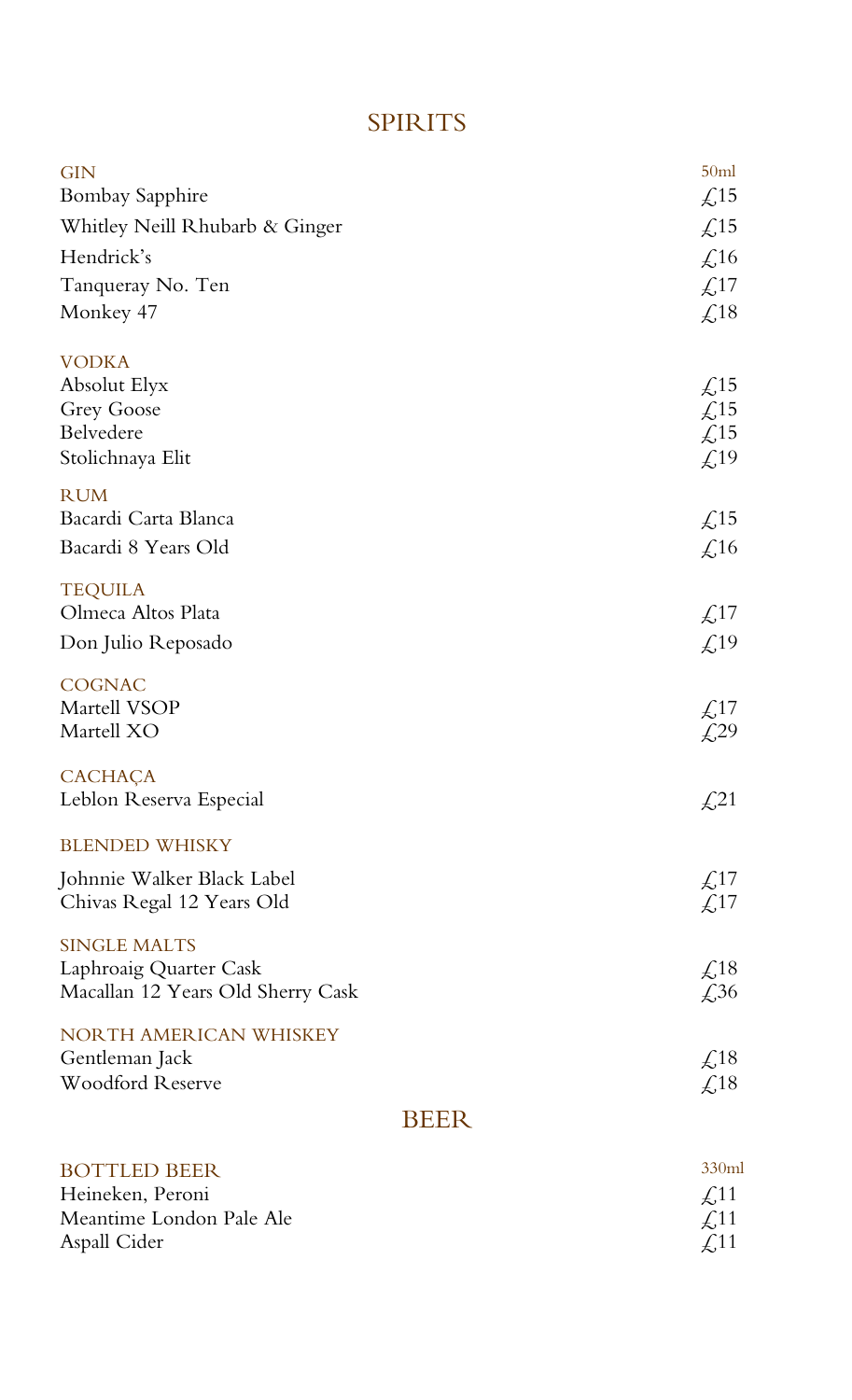# SOFT DRINKS

|                                                       | 200 <sub>ml</sub> |
|-------------------------------------------------------|-------------------|
| Coca-Cola, Diet Coca-Cola                             | £7.50             |
| Fever Tree Tonic Water, Light Tonic Water             | £,7.50            |
| Mediterranean Tonic, Soda Water, Lemonade             |                   |
| Ginger Ale, Ginger Beer                               |                   |
|                                                       | 250ml             |
| Elderflower Pressé                                    | $\angle 8.50$     |
| Freshly Squeezed Orange, Grapefruit, Apple, Pineapple | $\angle$ 11       |
| Cranberry, Peach, Pomegranate Juice                   |                   |
|                                                       | 750ml             |
| Llanllyr Source Still, Lyanllyr Source Sparkling      | ₹,8               |

## HOT BEVERAGES £,9.50

#### LOOSE LEAF TEA INFUSIONS

Ritz Royal English Moroccan Mint Green Tea

Earl Grey Imperial Chamomile Flowers Darjeeling First Flush Passion Fruit and Orange

#### **COFFEE**

Ritz Blend Filter Coffee, Espresso, Double Espresso Flat White, Cappuccino, Latte Decaffeinated Coffee